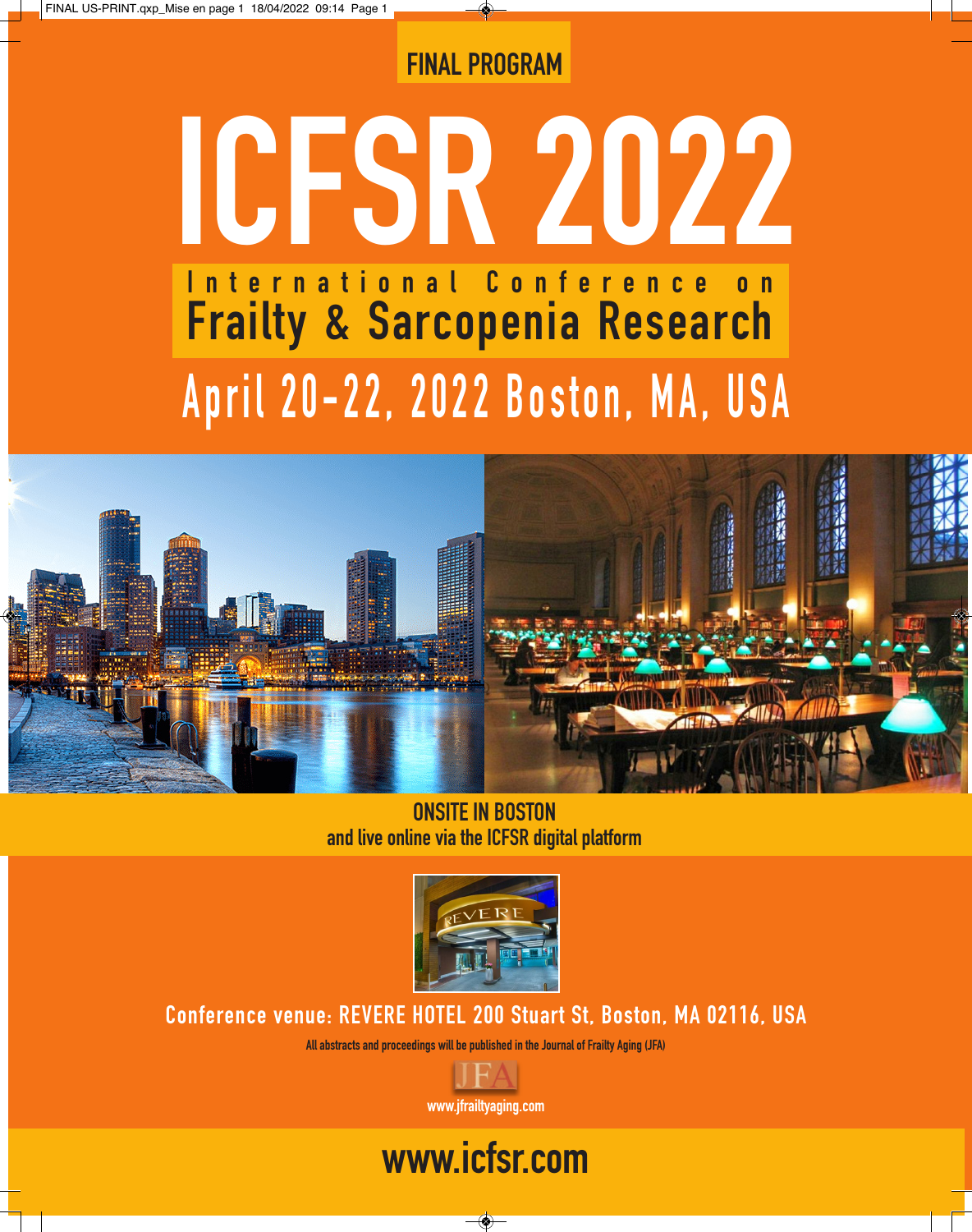### WEDNESDAY • APRIL 20, 2022

ONSITE IN BOSTON at the Revere Hotel and livestreamed on the ICFSR digital platform

#### 2:00 - 3:00 **POSTER SESSIONS**

3:00 - 3:20 **WELCOME**: Roger Fielding, Boston (USA), Jorge Ruiz, Miami (USA), Bruno Vellas, Toulouse (France) and Bess Dawson-Hughes, Boston (USA)

**PRESENTATION OF THE ICFSR LIFETIME ACHIEVEMENT AWARD**<br>William J. Evans, PhD, University of California, Berkeley, CA (USA) for his pivotal contributions to the identification of sarcopenia as a clinical syndrome and his career-long work in the fields of nutrition, exercise physiology and healthy aging

3:20 - 3:40 **KEYNOTE 1**: **DEFINING SARCOPENIA: THE GOOD, THE BAD AND THE UGLY** Moderator: Roger Fielding, Boston (USA) William J. Evans, PhD, University of California, Berkeley, CA (USA)

3:40 - 4:20 **SYMPOSIUM 1: THE STUDY OF MUSCLE, MOBILITY AND AGING (SOMMA): AN OVERVIEW AND PRELIMINARY RESULTS** Moderator: Steven R. Cummings, MD Research Institute, California Pacific Medical center and Department of Epidemiology and Biostatistics, University of California, San Francisco, CA, (USA) **• The Study of Muscle, Mobility and Aging (SOMMA): An Overview of the Cohort** Anne B. Newman, MD, Department of Epidemiology, University of Pittsburgh, Pittsburgh, PA (USA) **• Skeletal muscle mitochondrial energetics is associated with leg power generation and cardiorespiratory fitness in older adults in the Study of Muscle Mobility and Aging Study (SOMMA)** Theresa Mau, PhD, Research Institute, California Pacific Medical Center, San Francisco, CA, (USA) **• Cognitive and Physical Function Relationships in the SOMMA study** Stephen B. Kritchevsky, PhD, Department of Internal Medicine: Gerontology & Geriatric Medicine and The Sticht Center for Healthy Aging and Alzheimer's Prevention, Wake Forest School of Medicine, Winston-Salem, NC, (USA) 4:20 - 5:20 **CLINICAL TRIALS PRESENTATIONS** Moderators: Jorge Ruiz, Miami (USA) - David J. Marcinek, Seattle (USA)

- 4:20 4:35 OC1 **Biomarker Results from a Phase 2b Clinical Trial Assessing Lomecel-B Infusion in Older Adults with Frailty** Kevin N. Ramdas, MD, MPH, Longeveron Inc., Miami, FL (USA)
- 4:35 4:50 OC2 •Effects of vitamin D, omega-3 fatty acids and a simple home exercise program on pre-frailty prevention<br>among generally healthy and robust adults age 70 and older: The DO-HEALTH randomized clinical trial Michael Gagesch, MD, University Hospital, Zurich (Switzerland)
- 4:50 5:05 OC3 **Effects of a 2-year exercise training on the neuromuscular system health in older individuals with low muscle function**

Marco Narici, PhD, Department of Biomedical Sciences, University of Padova (Italy)

5:05 - 5:20 OC4 • **Impact of Urolithin A vs Placebo Supplementation on Muscle Endurance and Mitochondrial Health in Older Adults: A Randomized Clinical Trial** David J. Marcinek, Dept. of Radiology, University of Washington Medical Center, Seattle, WA, (USA)

5:20 - 5:45 **ROUNDTABLE Geroscience Clinical Trial Task Force: Challenges in Developing Geroscience drug trials**

Jams. L Kirkland (USA), Bruno Vellas (France) , Joan Mannick,(USA), Yves Rolland (France), Shalender Bhasin (USA)

5:45 - 6:00 **POSTER SESSIONS** 

6:OO -7:00 **WELCOME NETWORKING EVENT by the International Geroscience Clinical Trial Task Force and ICSR22** 

 $\overline{\bullet}$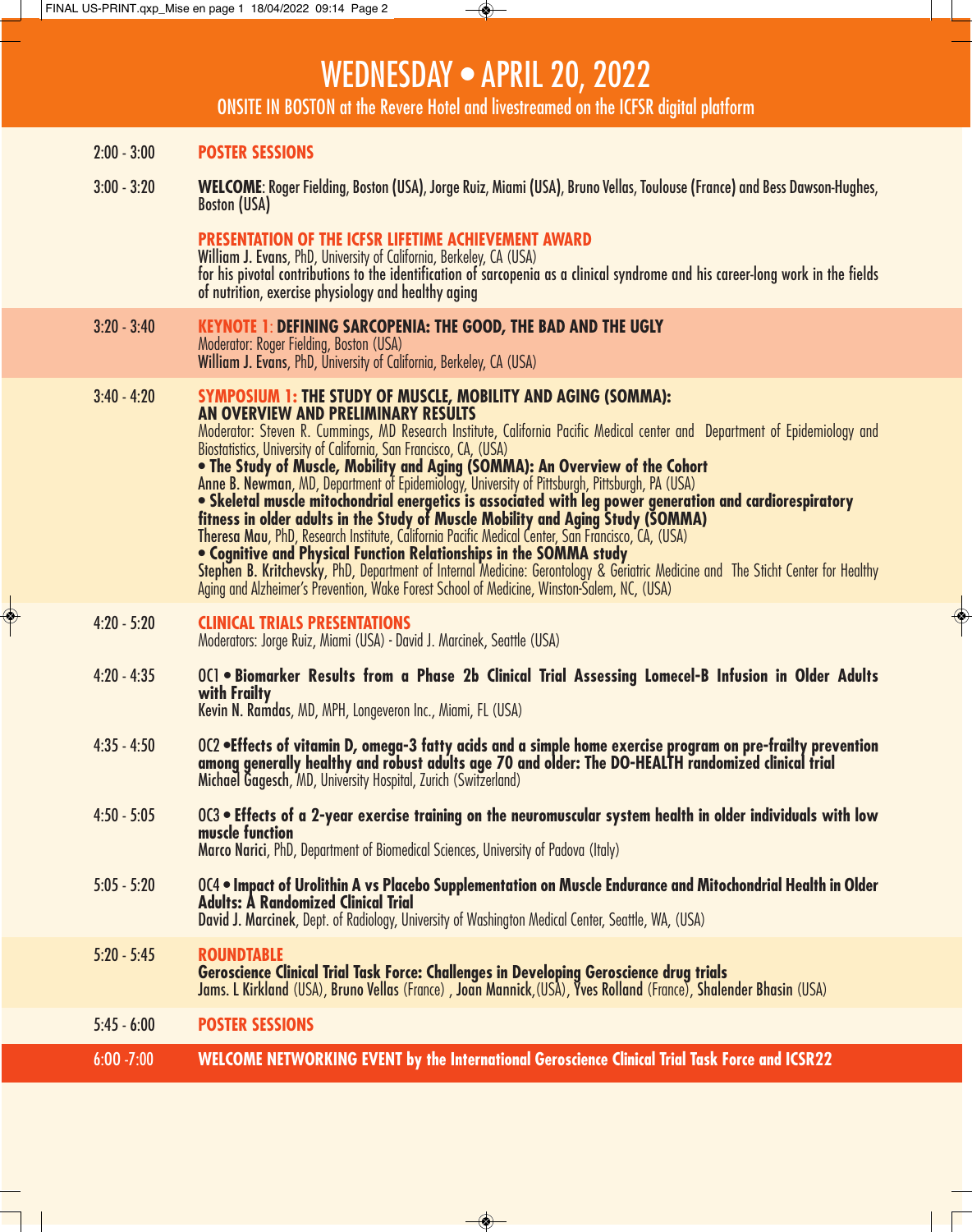### THURSDAY • APRIL 21, 2022

ONSITE IN BOSTON at the Revere Hotel and livestreamed on the ICFSR digital platform

- 8:00 9:00 **POSTER SESSION**
- 9:00 9:30 **ORAL COMMUNICATIONS**  Moderators: Yves Rolland, Toulouse (France) - Peggy Cawthon, San Francisco (USA)
- 9:00 9:10 OC5 **Association of D3Cr muscle mass with MRI-based measures of muscle size and fat infiltration; strength; and walking speed in older men and women: Preliminary data from the SOMMA study** Peggy M. Cawthon, PhD, Research Institute, California Pacific Medical Center, Department of Epidemiology and Biostatistics, University<br>of California, San Francisco, CA, (USA)
- 9:10 9:20 OC6 **Development of a Small Molecule Apelin Mimetic (BGE-105) to Prevent Skeletal Muscle Atrophy, Sarcopenia,and Frailty in Older Adults** Carrie-Lynn L. Furr, BioAge Labs, Richmond, CA, (USA)
- 9:20 9:30 OC7 **Sex Differences in the Association of Thigh Muscle Strength, Area, and Specific Force with Lower Urinary Tract Symptoms: the Baltimore Longitudinal Study of Aging** Scott R. Bauer, MD, ScM, Division of General Internal Medicine, Department of Medicine, University of California, San Francisco, CA (USA)
- 9:30 9:50 **KEYNOTE 2: GEROSCIENCE CLINICAL TRIALS: STRATEGIES FOR TRANSLATING AGENTS TARGETING FUNDAMENTAL AGING MECHANISMS INTO CLINICAL INTERVENTIONS** Moderator: Bruno Vellas, Toulouse (Fance)

James Kirkland, MD, Mayo Clinic Rochester, MN (USA)

9:50 - 10:30 **SYMPOSIUM 2: FRAILTY AND SURGERY: INTEGRATING EVIDENCE FOR RISK PREDICTION AND BEYOND** Moderator: Qian-Li Xue, PhD, Department of Medicine Division of Geriatric Medicine, Johns Hopkins University School of Medicine and Johns Hopkins Center on Aging and Health, Baltimore, Maryland, (USA)

 $\overline{\bullet}$ 

**• Implementation of a Frailty-Focused Perioperative Care Pathway: Is This Value-Based Care?** Susan Gearhart, MD, Department of Medicine - Geriatric Medicine, Johns Hopkins University School of Medicine, Baltimore, Maryland, (USA) **• Frailty Assessment as a Component of Comprehensive Geriatric Assessment for Geriatric Trauma Patients** Maria Cantu-Cooper, MD, Department of Medicine, Division of Geriatrics, Gerontology & Palliative Medicine, University of Texas Health Science Center at San Antonio, San Antonio, TX, (USA)

**• Prevalence of Frailty across Different Hospital Types and Association of In-Patient Mortality in Geriatric Surgery**

Daniel S Rubin, MD, MS, Department of Anesthesia and Critical Care, University of Chicago (USA)

- 10:30 11:00 **COFFEE BREAK AND POSTER SESSION**
- 11:00 11:20 **KEYNOTE 3: BONE AND MUSCLE INTERVENTION** Moderator: Roger Fielding, Boston (USA) Bess Dawson-Hughes, MD, Tufts University, Boston, MA (USA)
- 11:20 12:00 **SYMPOSIUM 3: THE D3-CREATINE DILUTION METHOD: MEASUREMENT OF MUSCLE MASS ACROSS THE LIFE SPAN: CHILDREN, NEUROMUSCULAR DISEASE, AGING MEN AND WOMEN** Moderator: Luigi Ferrucci, MD, PhD National Institute on Aging, Baltimore, MD (USA) **• The D3-creatine dilution method** William J Evans, PhD, University of California, Berkeley CA(USA) **• D3Cr muscle mass and assessment skeletal muscle quality** Eric Orwoll, MD, Oregon Health & Science University, Portland, OR (USA) • Muscle mass as a powerful risk factor for health-related outcomes in older people Peggy Cawthon, PhD, California Pacific Medical Center Research Institute, San Francisco, CA (USA)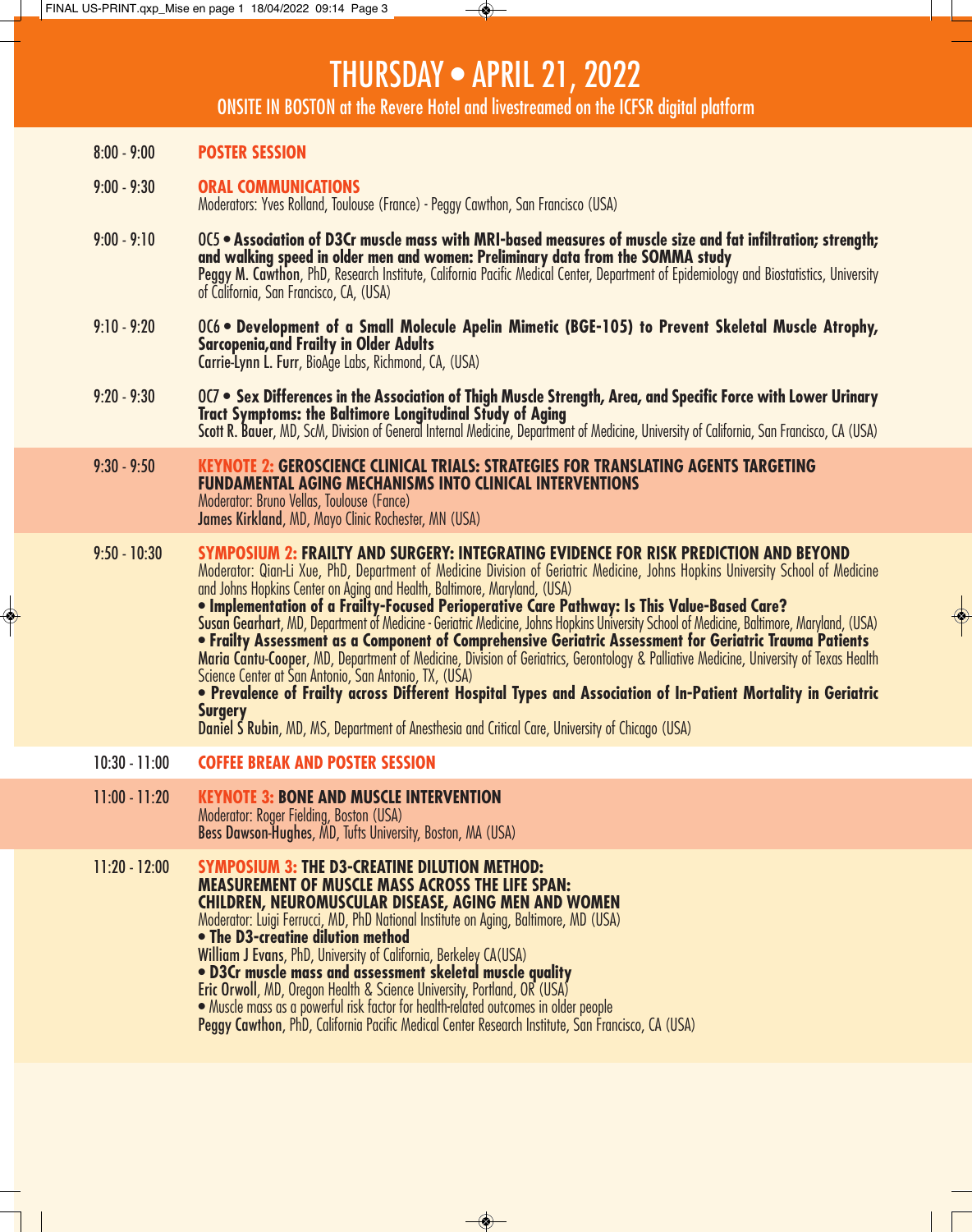$\circledast$ 

# THURSDAY • APRIL 21, 2022

◈

ONSITE IN BOSTON at the Revere Hotel and livestreamed on the ICFSR digital platform

| $12:00 - 12:30$<br><b>ORAL COMMUNICATIONS</b><br>Moderators : Francesco Landi, Roma (Italy), Anthony A Oliva, Miami (USA)<br>008 . Lomecel-B as a Geroscience Therapeutic Candidate for Cognitive Frailty<br>$12:00 - 12:10$<br>Anthony A. Oliva, PhD, Longeveron Inc., Miami, FL (USA)<br>OC9 . Nicotinamide N-methyltransferase inhibitor treatment combined with exercise improves muscle strength<br>$12:10 - 12:20$<br>and running capacity in aged mice<br>Harshini Neelakantan, Ridgeline Therapeutics, Houston TX (USA)<br>$12:20 - 12:30$<br>OC9 bis • RJx-01 into the clinic: a first-of-its kind muscle disuse study<br>Ann Belien, PhD, Rejuvengte Biomed, Heusden-Zolder (Belgium)<br><b>LUNCH SYMPOSIUM</b> sponsored by Nestle Health Science<br>$12:30 - 1:30$<br>THE CROSS-TALK BETWEEN IMMUNE & MUSCLE HEALTH: NUTRITION INTERVENTIONS TO SUPPORT HEALTH IN AGING<br>. Is there a link between sarcopenia and immune senescence?<br>Darren G. Candow, PhD, Faculty of Kinesiology and Health Studies, University of Regina, Regina SK (Canada)<br>. Nutritional interventions to support muscle and immune health in older adults<br>Roger Fielding, PhD, Jean Mayer USDA Human Nutrition Research Center on Aging at Tufts University, Boston, MA (USA)<br>· Learnings from Covid-19: risks of physical function decline and sarcopenia from hospital to home<br><b>Yves Rolland, MD, PhD, University Hospital of Toulouse, Toulouse (France)</b><br>· Additional considerations for clinical application<br>Darren G. Candow, PhD, Faculty of Kinesiology and Health Studies, University of Regina, Regina SK (Canada)<br>POSTER SESSION and COFFEE BREAK sponsored by Nestle Health Science<br>$1:30 - 2:00$<br>$2:00 - 2:20$<br><b>ORAL COMMUNICATIONS</b><br>Moderators: Bruno Vellas, Toulouse (France)<br>OC10 . Association of Frailty with Breakthrough COVID Infection after Vaccination In Patients with Cancer<br>$2:00 - 2:10$<br>and Frailty, A Nationwide US VA Study<br>Natasha M. Resendes, Miami Geriatric Research Education Clinical Center, Miami VAHS, Miami FL, USA<br>$2:10 - 2:20$<br>OC11 . Icope implementation in clinical practice : data from 17,000 seniors part of the Icope Monitor digital<br>program to maintain function and prevent dependency in France<br><b>Bruno Vellas MD, PhD, Toulouse (France)</b><br>$2:20 - 3:00$<br>SYMPOSIUM 4: NEUROMUSCULAR JUNCTION TRANSMISSION FAILURE IN SARCOPENIA<br>Moderator: Roger Fielding, Tufts University, Boston (USA), Matteo Cesari, PhD, University of Milan (Italy)<br>• Neuromuscular junction transmission failure is associated with weakness and impaired muscle function<br>in aged rodents<br>W. David Arnold, MD, Department of Neurology, The Ohio State University, Columbus, OH, (USA)<br>. Neuromuscular junction transmission failure is associated with weakness and impaired muscle quality in<br>sarcopenic older adults<br>Brian C. Clark, PhD, Ohio Musculoskeletal and Neurological Institute, Ohio University, Athens, OH, (USA)<br>. Investigating CIC-1 chloride channel inhibition as a therapeutic strategy for sarcopenia<br>Thomas Holm Pedersen, PhD, NMD Pharma A/S, Aarhus, (Denmark)<br>$3:00 - 3:30$<br><b>ORAL COMMUNICATIONS</b><br>Moderators: Nathan le Brasseur, Rochester (USA), David Lynch, Chapell Hill (USA)<br>OC12 • Association Between Physical Frailty and Quality of Life: National Health and Aging Trend Study (NHATS)<br>$3:00 - 3:10$<br>2011-2020<br>David H Lynch, MD, Division of Geriatric Medicine and Center for Aging and Health, UNC School of Medicine, Chapel Hill, NC (USA<br>$3:10 - 3:20$<br>OC13 • Relationship between Severity and Laterality of Age-Related Sensory Decline and Frailty In Multi-ethnic<br><b>Elderly Asians</b><br>Ecosse L Lamoureux, PhD, Singapore Eye Research Institute and Singapore National Eye Centre, (Singapore)<br>$3:20 - 3:30$<br><b>OC14 • Can RANKL inhibition ameliorate sarcopenia?</b><br>John Gostage, MRes, Dept of Oncology and Metabolism, University of Sheffield -Sheffield (UK) |  |
|------------------------------------------------------------------------------------------------------------------------------------------------------------------------------------------------------------------------------------------------------------------------------------------------------------------------------------------------------------------------------------------------------------------------------------------------------------------------------------------------------------------------------------------------------------------------------------------------------------------------------------------------------------------------------------------------------------------------------------------------------------------------------------------------------------------------------------------------------------------------------------------------------------------------------------------------------------------------------------------------------------------------------------------------------------------------------------------------------------------------------------------------------------------------------------------------------------------------------------------------------------------------------------------------------------------------------------------------------------------------------------------------------------------------------------------------------------------------------------------------------------------------------------------------------------------------------------------------------------------------------------------------------------------------------------------------------------------------------------------------------------------------------------------------------------------------------------------------------------------------------------------------------------------------------------------------------------------------------------------------------------------------------------------------------------------------------------------------------------------------------------------------------------------------------------------------------------------------------------------------------------------------------------------------------------------------------------------------------------------------------------------------------------------------------------------------------------------------------------------------------------------------------------------------------------------------------------------------------------------------------------------------------------------------------------------------------------------------------------------------------------------------------------------------------------------------------------------------------------------------------------------------------------------------------------------------------------------------------------------------------------------------------------------------------------------------------------------------------------------------------------------------------------------------------------------------------------------------------------------------------------------------------------------------------------------------------------------------------------------------------------------------------------------------------------------------------------------------------------------------------------------------------------------------------------------------------------------------------------------------------------------------------------------------------------------------------------------------------------------------------------------------------------------------------------------------------------------------------------------------------------------------------------------------------------------------------------------------------------------------------------------------------------------------------------------------------------------------------|--|
|                                                                                                                                                                                                                                                                                                                                                                                                                                                                                                                                                                                                                                                                                                                                                                                                                                                                                                                                                                                                                                                                                                                                                                                                                                                                                                                                                                                                                                                                                                                                                                                                                                                                                                                                                                                                                                                                                                                                                                                                                                                                                                                                                                                                                                                                                                                                                                                                                                                                                                                                                                                                                                                                                                                                                                                                                                                                                                                                                                                                                                                                                                                                                                                                                                                                                                                                                                                                                                                                                                                                                                                                                                                                                                                                                                                                                                                                                                                                                                                                                                                                                                      |  |
|                                                                                                                                                                                                                                                                                                                                                                                                                                                                                                                                                                                                                                                                                                                                                                                                                                                                                                                                                                                                                                                                                                                                                                                                                                                                                                                                                                                                                                                                                                                                                                                                                                                                                                                                                                                                                                                                                                                                                                                                                                                                                                                                                                                                                                                                                                                                                                                                                                                                                                                                                                                                                                                                                                                                                                                                                                                                                                                                                                                                                                                                                                                                                                                                                                                                                                                                                                                                                                                                                                                                                                                                                                                                                                                                                                                                                                                                                                                                                                                                                                                                                                      |  |
|                                                                                                                                                                                                                                                                                                                                                                                                                                                                                                                                                                                                                                                                                                                                                                                                                                                                                                                                                                                                                                                                                                                                                                                                                                                                                                                                                                                                                                                                                                                                                                                                                                                                                                                                                                                                                                                                                                                                                                                                                                                                                                                                                                                                                                                                                                                                                                                                                                                                                                                                                                                                                                                                                                                                                                                                                                                                                                                                                                                                                                                                                                                                                                                                                                                                                                                                                                                                                                                                                                                                                                                                                                                                                                                                                                                                                                                                                                                                                                                                                                                                                                      |  |
|                                                                                                                                                                                                                                                                                                                                                                                                                                                                                                                                                                                                                                                                                                                                                                                                                                                                                                                                                                                                                                                                                                                                                                                                                                                                                                                                                                                                                                                                                                                                                                                                                                                                                                                                                                                                                                                                                                                                                                                                                                                                                                                                                                                                                                                                                                                                                                                                                                                                                                                                                                                                                                                                                                                                                                                                                                                                                                                                                                                                                                                                                                                                                                                                                                                                                                                                                                                                                                                                                                                                                                                                                                                                                                                                                                                                                                                                                                                                                                                                                                                                                                      |  |
|                                                                                                                                                                                                                                                                                                                                                                                                                                                                                                                                                                                                                                                                                                                                                                                                                                                                                                                                                                                                                                                                                                                                                                                                                                                                                                                                                                                                                                                                                                                                                                                                                                                                                                                                                                                                                                                                                                                                                                                                                                                                                                                                                                                                                                                                                                                                                                                                                                                                                                                                                                                                                                                                                                                                                                                                                                                                                                                                                                                                                                                                                                                                                                                                                                                                                                                                                                                                                                                                                                                                                                                                                                                                                                                                                                                                                                                                                                                                                                                                                                                                                                      |  |
|                                                                                                                                                                                                                                                                                                                                                                                                                                                                                                                                                                                                                                                                                                                                                                                                                                                                                                                                                                                                                                                                                                                                                                                                                                                                                                                                                                                                                                                                                                                                                                                                                                                                                                                                                                                                                                                                                                                                                                                                                                                                                                                                                                                                                                                                                                                                                                                                                                                                                                                                                                                                                                                                                                                                                                                                                                                                                                                                                                                                                                                                                                                                                                                                                                                                                                                                                                                                                                                                                                                                                                                                                                                                                                                                                                                                                                                                                                                                                                                                                                                                                                      |  |
|                                                                                                                                                                                                                                                                                                                                                                                                                                                                                                                                                                                                                                                                                                                                                                                                                                                                                                                                                                                                                                                                                                                                                                                                                                                                                                                                                                                                                                                                                                                                                                                                                                                                                                                                                                                                                                                                                                                                                                                                                                                                                                                                                                                                                                                                                                                                                                                                                                                                                                                                                                                                                                                                                                                                                                                                                                                                                                                                                                                                                                                                                                                                                                                                                                                                                                                                                                                                                                                                                                                                                                                                                                                                                                                                                                                                                                                                                                                                                                                                                                                                                                      |  |
|                                                                                                                                                                                                                                                                                                                                                                                                                                                                                                                                                                                                                                                                                                                                                                                                                                                                                                                                                                                                                                                                                                                                                                                                                                                                                                                                                                                                                                                                                                                                                                                                                                                                                                                                                                                                                                                                                                                                                                                                                                                                                                                                                                                                                                                                                                                                                                                                                                                                                                                                                                                                                                                                                                                                                                                                                                                                                                                                                                                                                                                                                                                                                                                                                                                                                                                                                                                                                                                                                                                                                                                                                                                                                                                                                                                                                                                                                                                                                                                                                                                                                                      |  |
|                                                                                                                                                                                                                                                                                                                                                                                                                                                                                                                                                                                                                                                                                                                                                                                                                                                                                                                                                                                                                                                                                                                                                                                                                                                                                                                                                                                                                                                                                                                                                                                                                                                                                                                                                                                                                                                                                                                                                                                                                                                                                                                                                                                                                                                                                                                                                                                                                                                                                                                                                                                                                                                                                                                                                                                                                                                                                                                                                                                                                                                                                                                                                                                                                                                                                                                                                                                                                                                                                                                                                                                                                                                                                                                                                                                                                                                                                                                                                                                                                                                                                                      |  |
|                                                                                                                                                                                                                                                                                                                                                                                                                                                                                                                                                                                                                                                                                                                                                                                                                                                                                                                                                                                                                                                                                                                                                                                                                                                                                                                                                                                                                                                                                                                                                                                                                                                                                                                                                                                                                                                                                                                                                                                                                                                                                                                                                                                                                                                                                                                                                                                                                                                                                                                                                                                                                                                                                                                                                                                                                                                                                                                                                                                                                                                                                                                                                                                                                                                                                                                                                                                                                                                                                                                                                                                                                                                                                                                                                                                                                                                                                                                                                                                                                                                                                                      |  |
|                                                                                                                                                                                                                                                                                                                                                                                                                                                                                                                                                                                                                                                                                                                                                                                                                                                                                                                                                                                                                                                                                                                                                                                                                                                                                                                                                                                                                                                                                                                                                                                                                                                                                                                                                                                                                                                                                                                                                                                                                                                                                                                                                                                                                                                                                                                                                                                                                                                                                                                                                                                                                                                                                                                                                                                                                                                                                                                                                                                                                                                                                                                                                                                                                                                                                                                                                                                                                                                                                                                                                                                                                                                                                                                                                                                                                                                                                                                                                                                                                                                                                                      |  |
|                                                                                                                                                                                                                                                                                                                                                                                                                                                                                                                                                                                                                                                                                                                                                                                                                                                                                                                                                                                                                                                                                                                                                                                                                                                                                                                                                                                                                                                                                                                                                                                                                                                                                                                                                                                                                                                                                                                                                                                                                                                                                                                                                                                                                                                                                                                                                                                                                                                                                                                                                                                                                                                                                                                                                                                                                                                                                                                                                                                                                                                                                                                                                                                                                                                                                                                                                                                                                                                                                                                                                                                                                                                                                                                                                                                                                                                                                                                                                                                                                                                                                                      |  |
|                                                                                                                                                                                                                                                                                                                                                                                                                                                                                                                                                                                                                                                                                                                                                                                                                                                                                                                                                                                                                                                                                                                                                                                                                                                                                                                                                                                                                                                                                                                                                                                                                                                                                                                                                                                                                                                                                                                                                                                                                                                                                                                                                                                                                                                                                                                                                                                                                                                                                                                                                                                                                                                                                                                                                                                                                                                                                                                                                                                                                                                                                                                                                                                                                                                                                                                                                                                                                                                                                                                                                                                                                                                                                                                                                                                                                                                                                                                                                                                                                                                                                                      |  |
|                                                                                                                                                                                                                                                                                                                                                                                                                                                                                                                                                                                                                                                                                                                                                                                                                                                                                                                                                                                                                                                                                                                                                                                                                                                                                                                                                                                                                                                                                                                                                                                                                                                                                                                                                                                                                                                                                                                                                                                                                                                                                                                                                                                                                                                                                                                                                                                                                                                                                                                                                                                                                                                                                                                                                                                                                                                                                                                                                                                                                                                                                                                                                                                                                                                                                                                                                                                                                                                                                                                                                                                                                                                                                                                                                                                                                                                                                                                                                                                                                                                                                                      |  |

◈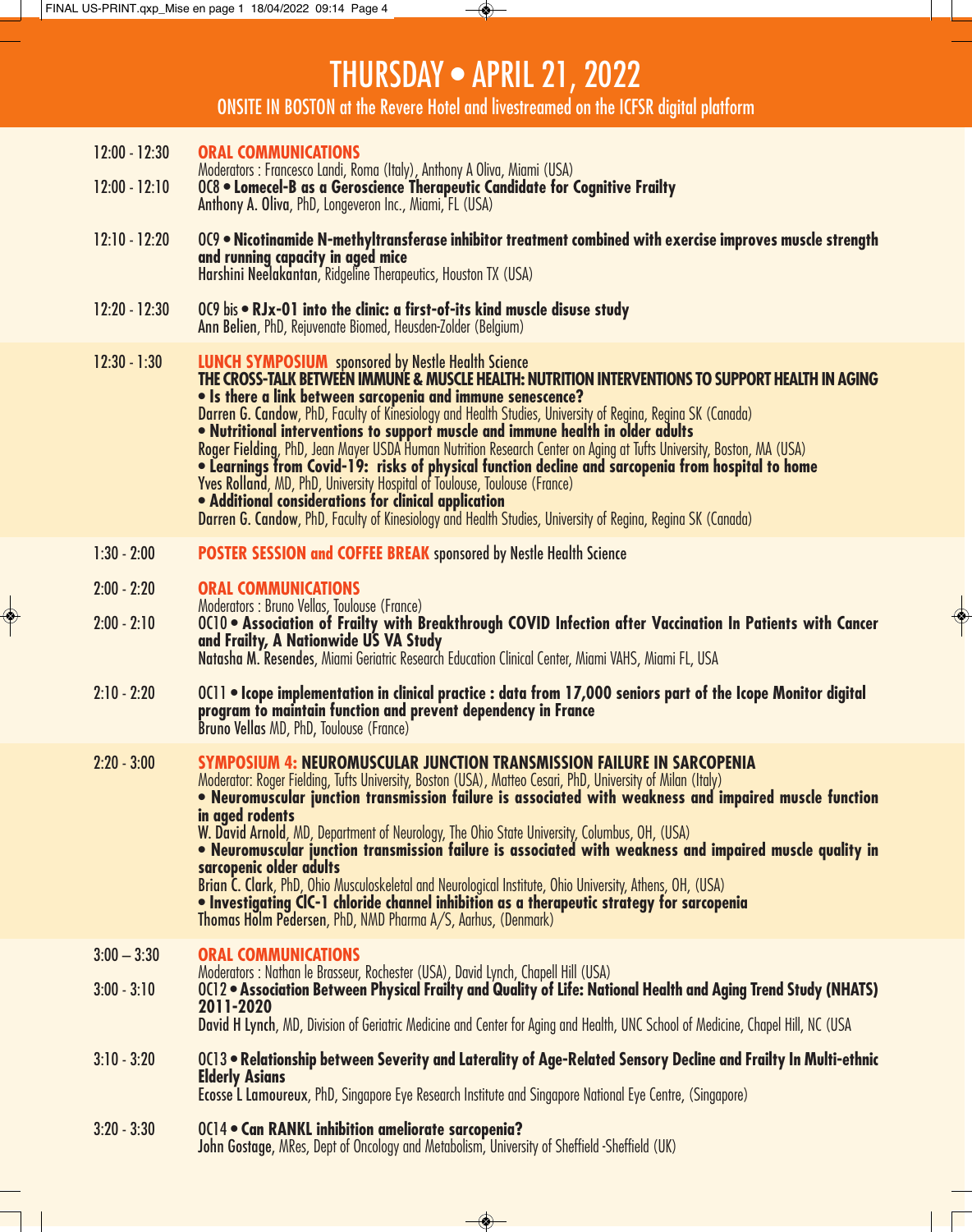# THURSDAY • APRIL 21, 2022

ONSITE IN BOSTON at the Revere Hotel and livestreamed on the ICFSR digital platform

| $3:30 - 4:00$ | <b>COFFEE BREAK AND POSTER SESSION</b>                                                                                                                                                                                                                                                                                      |
|---------------|-----------------------------------------------------------------------------------------------------------------------------------------------------------------------------------------------------------------------------------------------------------------------------------------------------------------------------|
| $4:00 - 5:00$ | <b>ORAL COMMUNICATIONS</b><br>Moderators : Mylène Aubertin-Leheudre, Montréal (Canada), Alex Colville, Stanford (USA)                                                                                                                                                                                                       |
| $4:00 - 4:10$ | OC15 . Higher dietary protein intake is associated with sarcopenia in older British twins: a TwinsUK Study<br>Mary Ni Lochlainn, King's College London, Department of Twin Research and Genetic Epidemiology, London, (UK)                                                                                                  |
| $4:10 - 4:20$ | OC16 • Death-seq identifies regulators of cell death and senolytic therapies<br>Alex Colville, PhD, Paul F. Glenn Center for the Biology of Aging and Department of Neurology and Neurological Sciences, Stanford<br>University School of Medicine, Stanford, CA, (USA)                                                     |
| $4:20 - 4:30$ | OC17 . Physical Frailty and Cognitive Function among Older Chinese Adults: The Mediating Roles of Activity<br>of Daily Living Limitations and Depression<br><b>Changmin Peng, University of Massachusetts Boston, MA (USA)</b>                                                                                              |
| $4:30 - 4:40$ | OC18 • Association between sarcopenia and risk of all-cause and cardiovascular disease-specific death in cancer<br>survivors and counterparts without cancer history<br>Dongyu Zhang, MD, PhD, Department of Epidemiology, University of Florida College of Public Health and Health Professions, Gainesville,<br>FL, (USA) |
| $4:40 - 4:50$ | OC19 • Health trajectories of elderly living in Senior Housing: A Longitudinal Perspective<br>Maturin Tabue-Teguo, University Hospital of Guadeloupe, Pointe-a-Pitre -Team LAMTA, University of West Indies, Guadeloupe (France)                                                                                            |
| $4:50 - 5:00$ | OC20 • MicroRNAs in women with dynapenia and dynapenic abdominal obesity<br>Lisa Dowling, BSc, The University of Sheffield (UK)                                                                                                                                                                                             |
| $5.00h$ 6.00  | <b>DOCTED CECCION</b>                                                                                                                                                                                                                                                                                                       |

 $\rightarrow$ 

5:00 - 6:00 **POSTER SESSION** 

 $\circledast$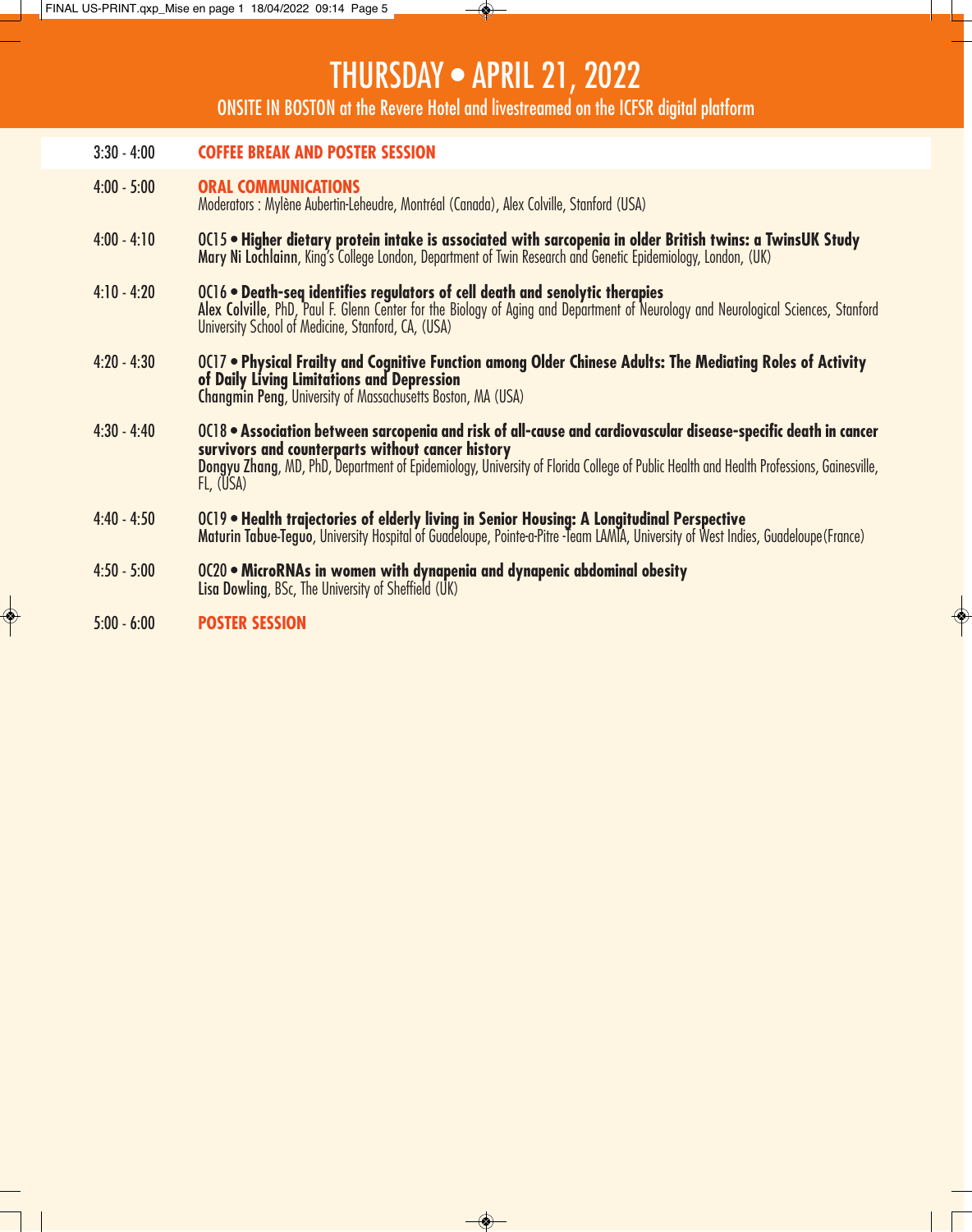◆

# FRIDAY • APRIL 22, 2022

◈

ONSITE IN BOSTON at the Revere Hotel and livestreamed on the ICFSR digital platform

| $8:00 - 9:00$<br>$9:00 - 9:30$ | <b>POSTER SESSION</b><br><b>ORAL COMMUNICATIONS</b><br>Moderators: Natasha Pacheco, Baltimore (USA), Jeremy D Walston, Baltimore (USA)                                                                                                                                                                                                                                                                                                                                                                                                                                                                                                                                                                                                                                                                                                                                                                                               |
|--------------------------------|--------------------------------------------------------------------------------------------------------------------------------------------------------------------------------------------------------------------------------------------------------------------------------------------------------------------------------------------------------------------------------------------------------------------------------------------------------------------------------------------------------------------------------------------------------------------------------------------------------------------------------------------------------------------------------------------------------------------------------------------------------------------------------------------------------------------------------------------------------------------------------------------------------------------------------------|
| $9:00 - 9:10$                  | OC21 . Sarcopenic Obesity: development and initial validation of a new diagnostic approach based on body<br>composition phenotypes<br>Vittoria Zambon Azevedo, Sorbonne Universite ; Centre de Recherche de Cordeliers, INSERM UMRS 1138, Paris, (France)                                                                                                                                                                                                                                                                                                                                                                                                                                                                                                                                                                                                                                                                            |
| $9:10 - 9:20$                  | OC22 . Association Between Tryptophan Metabolites, Physical Performance, and Frailty in Older Persons<br>Ahmed Al Saedi, the University of Melbourne, Ct Albans (Australia)                                                                                                                                                                                                                                                                                                                                                                                                                                                                                                                                                                                                                                                                                                                                                          |
| $9:20 - 9:30$                  | OC23 • Sex-dependent genome-wide transcriptome differences in an urban, community-dwelling middle-aged frailty cohort<br>Natasha L. Pacheco, PhD, National Institute on Aging, Baltimore, MD (USA)                                                                                                                                                                                                                                                                                                                                                                                                                                                                                                                                                                                                                                                                                                                                   |
| $9:30 - 9:50$                  | <b>KEYNOTE 4: DISORDERED NUTRITION AND FRAILTY: THE INTERSECTION APPETITE DECLINE AND ALTERED</b><br><b>ENERGY REQUIREMENTS WITH ADVANCING AGE</b><br>Moderator: Bruno Vellas, Toulouse (France)<br>Roger Fielding, PhD, Tufts University, Boston, MA (USA)                                                                                                                                                                                                                                                                                                                                                                                                                                                                                                                                                                                                                                                                          |
| $9:50 - 10:30$                 | SYMPOSIUM 5: ADVANCES IN SKELETAL MUSCLE ULTRASOUND IN THE ASSESSMENT OF SARCOPENIA<br>. Standardisation of ultrasound measures for muscle assessment of sarcopenia: results of the sarcus study<br>Stany Perkisas, MD, Department of Geriatrics, University of Antwerp, Antwerp, (Belgium)<br>. Age-related alterations in muscle architecture are a signature of sarcopenia: the ultrasound sarcopenia index<br>Marco Narici, PhD, Department of Biomedical Sciences, University of Padova, (Italy)<br>. Use of second order texture features and computational approaches to aid ultrasound estimates of muscle<br>quality across clinical settings<br>Michael O. Harris-Love, PhD, Muscle Morphology, Mechanics, and Performance Laboratory, Rocky Mountain Regional Veterans Affairs<br>Medical Center. Department of Physical Medicine & Rehabilitation, The University of Colorado Anschutz Medical Center, Aurora, CO, (USA) |
| $10:30 - 11:00$                | <b>COFFEE BREAK AND POSTER SESSION</b>                                                                                                                                                                                                                                                                                                                                                                                                                                                                                                                                                                                                                                                                                                                                                                                                                                                                                               |
| $11:00 - 11:50$                | <b>ORAL COMMUNICATIONS</b><br>Moderators: Nathan Wages, Athens (USA), Luis Muiguel Gutierrez Robledo, Mexico (Mexico)                                                                                                                                                                                                                                                                                                                                                                                                                                                                                                                                                                                                                                                                                                                                                                                                                |
| $11:00 - 11:10$                | OC24 . Key value of inspiratory muscle performance and training in a home-based program to improve functional<br>capacity and body composition in older heart failure patients<br>Rohan Shah, MD, University of Pittsburgh, Pittsburgh, PA (USA)                                                                                                                                                                                                                                                                                                                                                                                                                                                                                                                                                                                                                                                                                     |
| $11:10 - 11:20$                | OC25 . BIO101 in Sarcopenia: results of the SARA Program<br>Cendrine Tourette, PhD, Biophytis - Sorbonne Universite, Paris, (France)                                                                                                                                                                                                                                                                                                                                                                                                                                                                                                                                                                                                                                                                                                                                                                                                 |
| $11:20 - 11:30$                | OC26 . Multisystem comorbidities contribute to physical frailty<br>Yurun Cai, Department of Health and Community Systems, University of Pittsburgh School of Nursing, Pittsburgh, PA, (USA)                                                                                                                                                                                                                                                                                                                                                                                                                                                                                                                                                                                                                                                                                                                                          |

 $\bigcirc$ 

 $\begin{matrix} \bullet \\ \bullet \end{matrix}$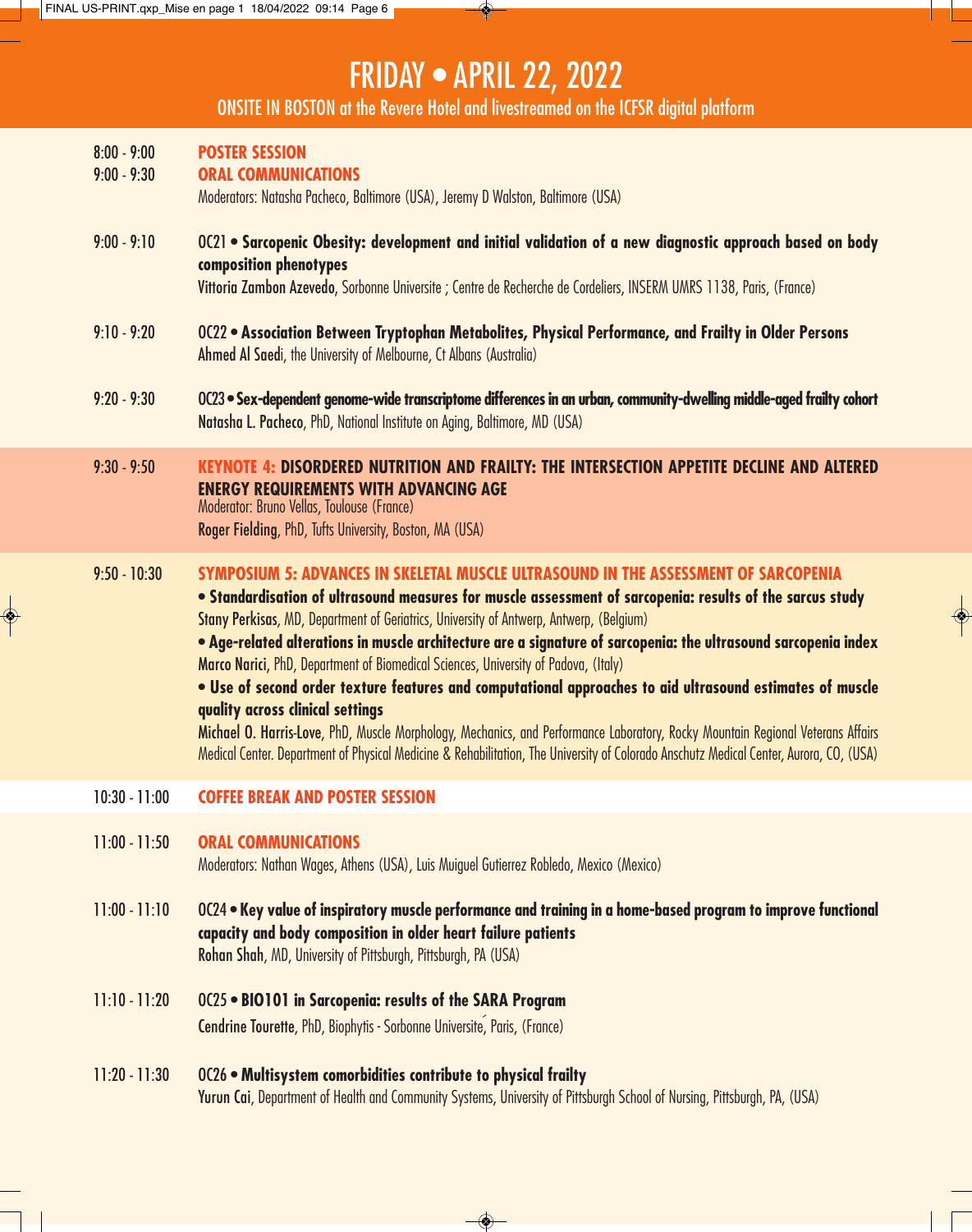### FRIDAY • APRIL 22, 2022

ONSITE IN BOSTON at the Revere Hotel and livestreamed on the ICFSR digital platform

- 11:30 11:40 OC27 **Directly Induced Myoblasts Modelling the Internal and External Drivers of Sarcopenia** Robert Radford, Nuritas, Dublin (Ireland)
- 11:40 11:50 OC28 **A mechanistic link between impairments in motor unit firing and clinically meaningful weakness in older adults?**  Nathan P. Wages, PhD, Ohio Musculoskeletal and Neurological Institute, Department of Biomedical Sciences, Ohio University, Athens, OH, (USA)

#### 11:50 - 12:30 **SYMPOSIUM 6: EFFECTS OF 12 WEEKS EXERCISE INTERVENTIONS IN OBESE OLDER ADULTS: FROM CLINICAL TO BIOLOGICAL PERSPECTIVES**

Moderator: Mylène Aubertin-Leheudre, PhD, Faculte des Sciences, Departement des sciences de l'activite physique, UQAM & Centre de recherche de l'institut Universitaire de Geriatrie de Montreal (Canada)

**• Effects of 12-weeks aerobic exercise interventions on physical and functional parameters in obese older adults** Mylène Aubertin-Leheudre, PhD, Faculte des Sciences, Departement des sciences de l'activite physique, UQAM & Centre de recherche de l'institut Universitaire de Geriatrie de Montreal (Canada)

**• Effects of 12-weeks aerobic exercise interventions on biological parameters in obese older adults**

Philippe Noirez, PhD, 1 UFR STAPS, Performance Sante Metrologie Societe (EA-7507), Universite de Reims Champagne-Ardenne, Reims, (France)

#### **• Are metabolomic adaptations following 12-weeks aerobic exercise interventions related to physical improvements in obese older adults?**

Youssef Layale, Ecole de Kinesiologie et des Sciences de l'Activite Physique (EKSAP), Universite de Montreal, Centre de Recherche de l'Institut Universitaire de Geriatrie de Montreal (Canada)

◈

#### 12:30 - 2:00 **LUNCH on your own**

#### 2:00 - 2:40 **SYMPOSIUM 7: ORAL HEALTH AND FRAILTY**

Moderator: Luis Miguel Gutierrez-Robledo, PhD, Instituto Nacional de Geriatria National Institutes of Health Health Ministry, (Mexico)

**• The available evidence: Methodological details and results**

Luisa Helena do Nascimento Torres, Federal University of Santa Maria (UFSM), Graduate Program in Dental Sciences, (Brazil)

#### **• Integrating the available evidence**

Faisal Hakeem, Centre for Epidemiology Versus Arthritis The University of Manchester Manchester (UK)

#### **• Implications, gaps and next steps**

Roberto Carlos Castrejón-Pérez Instituto Nacional de Geriatria National Institutes of Health Health Ministry (Mexico)

#### 2:40 - 3:20 **ORAL COMMUNICATIONS**

Moderators: Roger Fielding, Boston (USA), J Quinlan, Birmingham (UK)

#### 2:40 - 2:50 OC29 • **Impaired Lower Limb Muscle Mass, Quality and Function in Patients with End Stage Liver Disease: A prospective case-control study**

J I Quinlan, NIHR Birmingham Biomedical Research Centre, University Hospitals Foundation Trust and University of Birmingham, (UK)

2:50 - 3:00 OC30 • **Assessing Muscle Quantity and Quality for Sarcopenia Evaluation in Heart Failure Using Opportunistic Thoracic computed Tomography**

 $\rightarrow$ 

Saeid Mirzai, DO, Department of Internal Medicine, Cleveland Clinic, Cleveland, OH, (USA)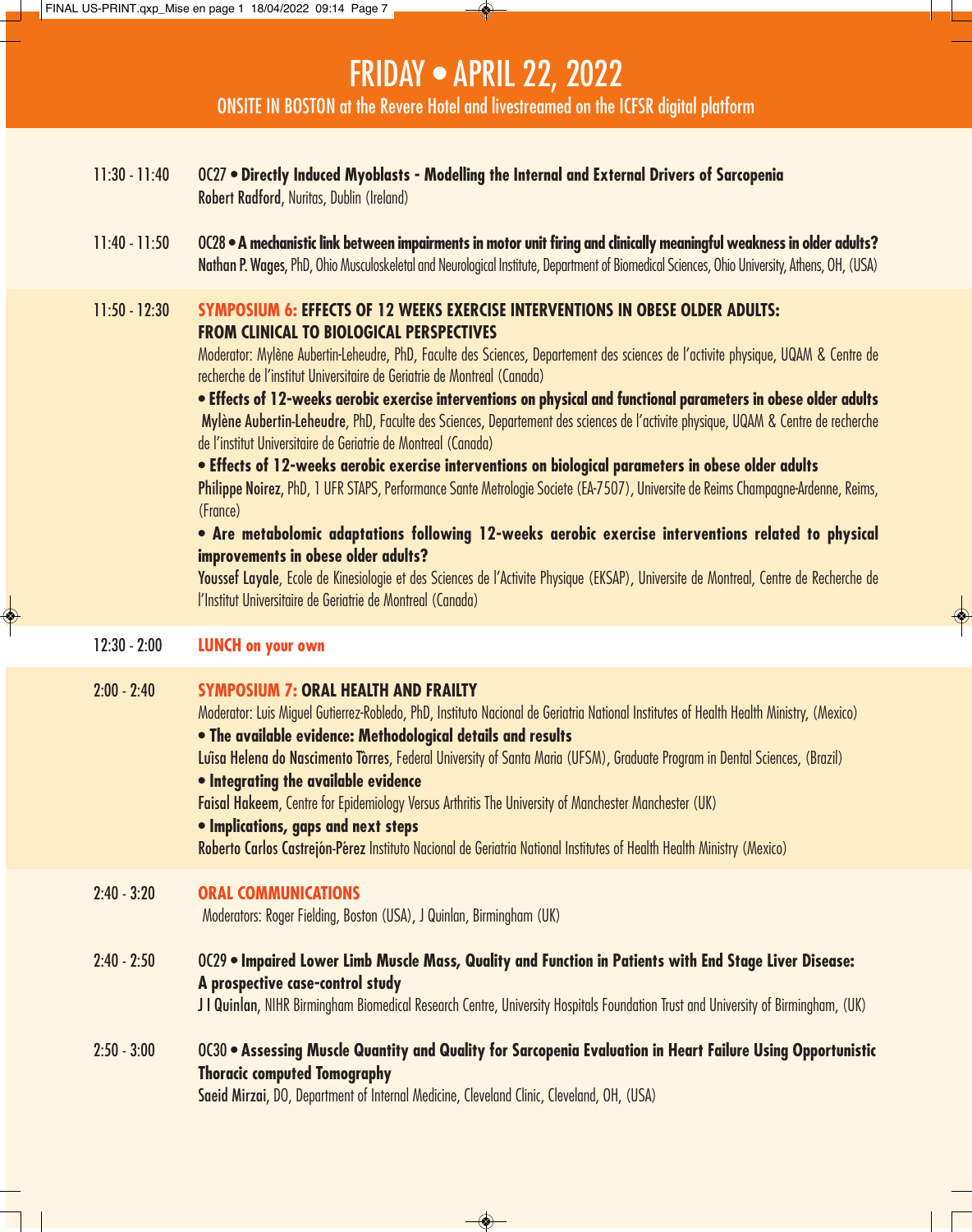### FRIDAY • APRIL 22, 2022

ONSITE IN BOSTON at the Revere Hotel and livestreamed on the ICFSR digital platform

- 3:00 3:10 OC31 **Sarcopenia and cognitive performance in a cohort of middle-aged and older european men: data from the european male ageing study (emas)** Nadjia Amini, Department of Public Health and Primary Care, KU Leuven, Leuven, (Belgium)
- 3:10 3:20 OC33 **The in vitro and in vivo effects of a plant-based functional ingredient for muscle atrophy** Brian Keogh, Nuritas Limited, Dublin(Ireland)
- 3:20 4:00 **COFFEE BREAK AND POSTER SESSION**
- 4:00- 6:00 **SARCOPENIA ACROSS SPECIES: A ONE HEALTH APPROACH A CTSA One Health Alliance (COHA) Translational Summit**
- 4:00 **Welcome and introductions**

Lisa Freeman, Cummings School of Veterinary Medicine, Friedman School of Nutrition Science and Policy, Tufts University, Boston, MA (USA)

#### 4:10 • **SARCOPENIA: THE CLINICAL PICTURE IN HUMANS**

Roger Fielding, Jean Mayer USDA Human Nutrition Research Center on Aging, Tufts University, Boston, MA (USA)

4:35 • **MUSCLE MATTERS: DEFINING SARCOPENIA IN COMPANION ANIMALS DURING AGING AND DISEASE** Lisa Freeman, Cummings School of Veterinary Medicine, Friedman School of Nutrition Science and Policy, Tufts University, Boston, MA (USA)

#### 4:50 **• COMMON DISEASES ASSOCIATED WITH SARCOPENIA IN PETS**

Valerie Parker, Department of Veterinary Clinical Sciences, The Ohio State University, Columbus, OH (USA)

 $\rightarrow$ 

#### 5:25 **• DOG AGING PROJECT**

Daniel Promislow, Department of Laboratory Medicine and Pathology, UW Medicine, University of Washington Medicine, Seattle, WA (USA)

5:40-7:00 **END OF CONFERENCE RECEPTION Sponsored by the COHA Translational Summit and ICFSR22**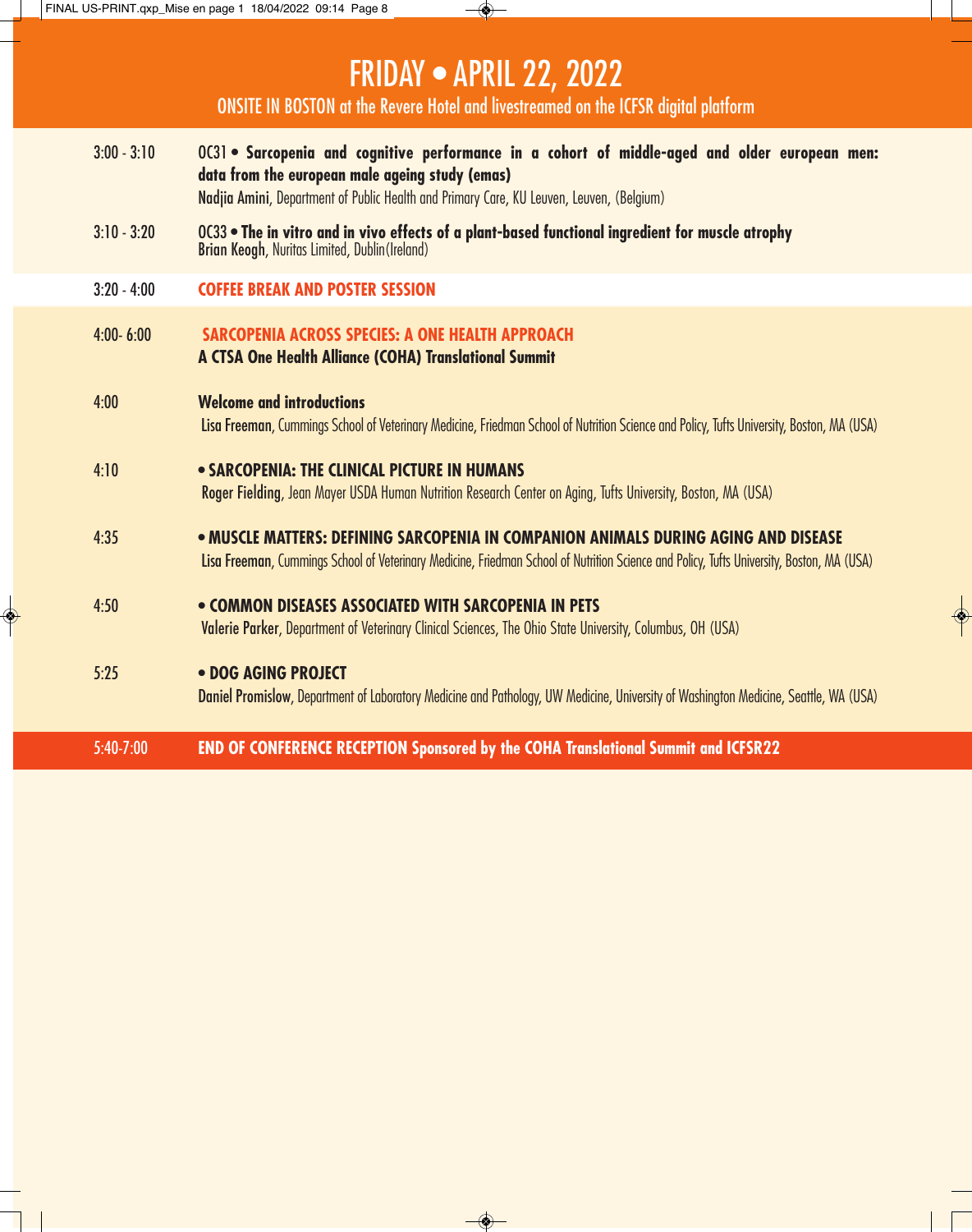### ON DEMAND PROGRAM ONLY

Symposium and Oral Communications available on the ICFSR22 digital platform

#### **ONLINE SYMPOSIUM**

 $\bigcirc$ 

**IMPROVING PROTEIN INTAKE OF OLDER ADULTS: METABOLIC ASPECTS AND IMPACT ON APPETITE AND PHYSICAL FUNCTIONING** 

Moderator: Marjolein Visser, PhD, Department of Health Sciences, Vrije Universiteit Amsterdam, Amsterdam (the Netherlands)

**• Optimization of protein intake in the elderly beyond the amino acid composition: what is the positioning of plant proteins and under what conditions?**

Dominique Dardevet, PhD, U.Clermont Auvergne, INRAE, UMR1019, Unite Nutrition Humaine, Clermont-Ferrand (France)

• **Innovative plant protein fibre and physical activity solutions to address poor appetite and prevent undernutrition in older adults: the APPETITE project**

Dorothee Volkert, PhD,Institute for Biomedicine of Aging, Friedrich-Alexander-Universitat, Nuremberg, (Germany)

• **The effectiveness of personalized dietary advice to increase protein intake on change in physical functioning in community-dwelling older adults** Marjolein Visser, PhD, Department of Health Sciences, Vrije Universiteit Amsterdam, (the Netherlands)

#### **ONLINE ORAL COMMUNICATIONS**

| 0CD1             | Prevalence of Sarcopenia and its Association with Antirheumatic Drugs in Middle-Aged and Older Adults with Rheumatoid Arthritis:<br>A Systematic Review and Meta-analysis<br>Thang Dao, Department of Medicine-Western Health, Melbourne Medical School, University of Melbourne, St Albans, Australian Institute for Musculoskeletal<br>Science (AIMSS), University of Melbourne and Western Health (Australia)                                                                                                                         |
|------------------|------------------------------------------------------------------------------------------------------------------------------------------------------------------------------------------------------------------------------------------------------------------------------------------------------------------------------------------------------------------------------------------------------------------------------------------------------------------------------------------------------------------------------------------|
| 0CD2             | Effects of an Individualised Exercise Programme Plus Behavioural Change Enhancement (BCE) Strategies for Managing Fatigue<br>in Frail Older Adults: A Cluster Randomized Randomised Controlled Trial<br>Justina YW Liu, Centre for Gerontological Nursing, School of Nursing, Hong Kong Polytechnic University, Hong Kong, (China)                                                                                                                                                                                                       |
| OCD <sub>3</sub> | Influence of IGF-I serum concentration on muscular regeneration capacity in patients with sarcopenia<br>Michael Drey, MD, PhD, Department of Medicine IV, Geriatrics, University Hospital of LMU Munich, (Germany)                                                                                                                                                                                                                                                                                                                       |
| OCD4             | Association between frail status and outcomes following COVID-19 infection among US Veterans<br>Catherine Park, PhD, Baylor College of Medicine, Houston, Texas, (USA)                                                                                                                                                                                                                                                                                                                                                                   |
| 0CD5             | Sex differences in vastus lateralis muscle during ageing are predominantly quantitative rather than qualitative<br>Jelle CBC de Jong, Human and Animal Physiology, Wageningen University, Wageningen, the Netherlands, Department of Metabolic Health Research, The Netherlands Organization for<br>Applied Scientific Research (TNO), Leiden, (the Netherlands)                                                                                                                                                                         |
| OCD6             | Combined Vitamin D, omega-3 fatty acids and a simple home strength exercise program may reduce cancer risk among active adults age 70<br>and older: a randomized clinical trial<br>Stephanie Gängler PhD, Universitäts Spital Zürich, Zurich (Switzerland)                                                                                                                                                                                                                                                                               |
| OCD7             | Effects of transdermal testosterone and/or monthly vitamin D on fall risk in pre-frail hypogonadal men age 65 and older:<br>a double blind 2x2 factorial design randomized placebo-controlled trial.<br>Heike A. Bischoff-Ferrari, MD, DrPH, Centre on Aging and Mobility, University of Zurich and City Hospital Zurich, Waid Zurich, Department of Aging Medicine and Aging Research,<br>University of Zurich and University Hospital, Zurich, University Clinic for Aging Medicine, City Hospital Zurich, Waid, Zurich, (Switzerland) |
| OCD8             | Risk and type of fractures associated with Osteosarcopenia in community-dwelling older adults<br>Simon Zhang, MD Student, Department of Medicine, Western Health, Melbourne Medical School, University of Melbourne, St Albans, Melbourne, Australian<br>Institute for Musculoskeletal Science (AIMSS), University of Melbourne and Western Health, St Albans, Melbourne, VIC, (Australia)                                                                                                                                               |
| OCD9             | Longitudinal analysis of frailty frequency and association with disability in a large cohort of older adults: the Italian Longitudinal Study on Aging<br>Lucia Galluzzo, MA, Department of Cardiovascular, Endocrine-Metabolic Diseases, Istituto Superiore di Sanita, Rome, (Italy)                                                                                                                                                                                                                                                     |
| 0011             | Declined Intrinsic Capacity Predicts Long-term Adverse Outcomes in a Longitudinal Study with 8-year follow-up: Results from BLSA<br>Lina Ma, MD, Xuanwu Hospital Capital Medical University, National Clinical Research Center for Geriatric Disorders, (China)                                                                                                                                                                                                                                                                          |
| <b>OCD12</b>     | Association of Baseline Frailty Status and Age with Postoperative Outcomes in Metastatic Brain Tumor Patients: A NSQIP analysis of 5,943 patients<br>Christian A. Bowers, MD, Department of Neurosurgery, University of New Mexico Hospital, Albuquerque, New Mexico, (USA)                                                                                                                                                                                                                                                              |
| <b>OCD13</b>     | Lysophospholipids and branched chain amino acids are associated with aging: a metabolomics-based study in Chinese older adults<br>Yiming Pan, Department of Geriatrics, Xuanwu Hospital Capital Medical University, National Research Center for Geriatric Medicine, Beijing (China)                                                                                                                                                                                                                                                     |
| <b>0CD14</b>     | Individualised therapy for elderly patients using exercise and nutrition to reduce dependence post discharge (INDEPENDENCE):<br>a randomised controlled pilot trial<br>Chad Yixian Han, Caring Futures Institute, College of Nursing and Health Sciences, Flinders University, (Australia                                                                                                                                                                                                                                                |
| 0015             | Are intake and nutritional status of specific polyunsaturated fatty acids correlated with sarcopenia outcomes in<br>community-dwelling older adults with sarcopenia?<br>Jolan Dupont, Geriatrics & Gerontology, Department of Public Health and Primary Care, KU - Dept of Geriatric Medicine, University Hospitals Leuven, (Belgium)                                                                                                                                                                                                    |
| <b>OCD16</b>     | Modulating the expression of the mitochondrial fission protein Drp1 is not a viable therapeutic target to counteract sarcopenia<br>Gilles Gouspillou, Departement des sciences biologiques - Dept des sciences de l'activité physique, UQAM, (Canada)                                                                                                                                                                                                                                                                                    |

 $\overline{\bullet}$